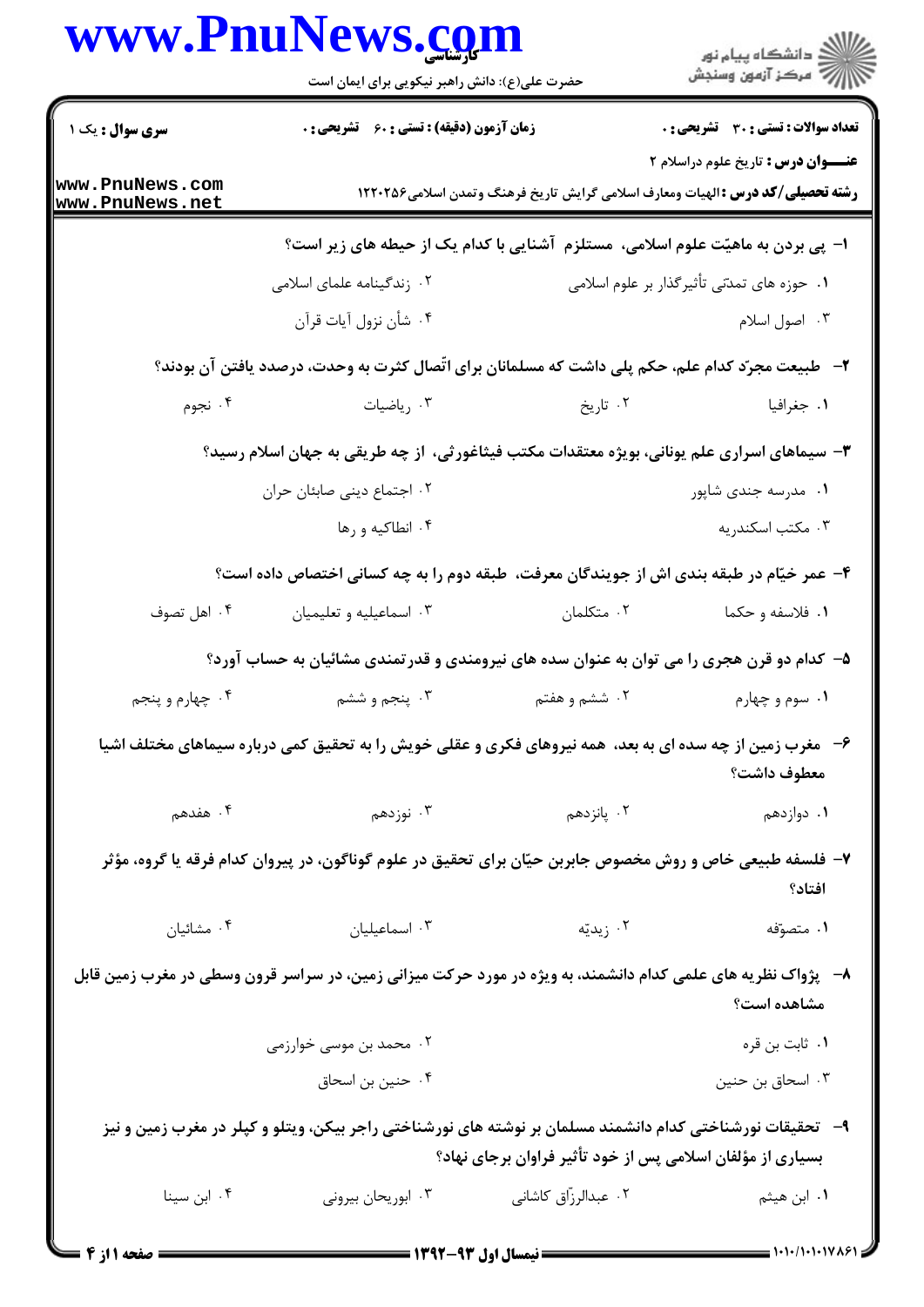|                                                                                                                                                    | www.PnuNews.com<br>حضرت علی(ع): دانش راهبر نیکویی برای ایمان است |                      | ر<br>دانشڪاه پيام نور)<br>ا                                                                                                             |  |
|----------------------------------------------------------------------------------------------------------------------------------------------------|------------------------------------------------------------------|----------------------|-----------------------------------------------------------------------------------------------------------------------------------------|--|
| <b>سری سوال : ۱ یک</b>                                                                                                                             | <b>زمان آزمون (دقیقه) : تستی : 60 ٪ تشریحی : 0</b>               |                      | <b>تعداد سوالات : تستی : 30 ٪ تشریحی : 0</b>                                                                                            |  |
| www.PnuNews.com<br>www.PnuNews.net                                                                                                                 |                                                                  |                      | <b>عنـــوان درس :</b> تاريخ علوم دراسلام ٢<br><b>رشته تحصیلی/کد درس :</b> الهیات ومعارف اسلامی گرایش تاریخ فرهنگ وتمدن اسلامی1۲۲۰۲۵۶    |  |
|                                                                                                                                                    |                                                                  |                      | ۱۰- غزالی در کدام اثر خود به سختی بر تمایلات عقلی گری ملازم با فلسفه ارسطو تاخت؟                                                        |  |
| ۰۴ کیمیای سعادت                                                                                                                                    | ٠٣ احياء علوم الدين                                              | ٠٢ مقاصد الفلاسفه    | ٠١. تهافت الفلاسفه                                                                                                                      |  |
|                                                                                                                                                    |                                                                  |                      | 11– از آثار کدام دانشمند مسلمان، افزون بر ترجمه به عبری و لاتینی در قرن هفتم، در قرن دهم نیز دوباره ترجمه های<br>جدیدتری فراهم گردید؟   |  |
| ۰۴ مجريطي                                                                                                                                          | ۰۳ غافقی                                                         | ۰۲ ابن رشد           | ۰۱ خیام                                                                                                                                 |  |
| ۱۲– کدام دانشمند، افزون بر نگارش یکی از پرخواننده ترین شرحها بر کتاب قانون ابن سینا ، شناخته شده ترین شارح عقاید<br>اشراقی سهرودی نیز محسوب می شد؟ |                                                                  |                      |                                                                                                                                         |  |
| ۰۴ مسلمه مجريطى                                                                                                                                    | ۰۳ نصيرالدّين طوسي                                               | ٠٢ قطب الدّين شيرازي | ٠١. بهاء الدّين عاملي                                                                                                                   |  |
|                                                                                                                                                    |                                                                  |                      | ۱۳- فارابی در طبقه بندی علوم ، علم اثقال را در کدام دسته از علوم گنجانده و مورد بحث قرار داده است؟                                      |  |
| ۰۴ علم تعاليم                                                                                                                                      | ۰۳ علم طبیعی                                                     | ٢. علم مابعدالطبيعي  | ١. علم حيل                                                                                                                              |  |
|                                                                                                                                                    |                                                                  |                      | ۱۴– به گفته ابن خلدون ، مردم کدام مناطق،  فقط به تعلیم قر آن بسنده کرده و به همین دلیل نیز به کلی از فرا گرفتن ملکه<br>زبان عاجز بودند؟ |  |
| ۰۴ افریقیه و مغرب                                                                                                                                  | ۰۳ شبه قاره هند                                                  | ۰۲ ایران             | ۰۱ شام و مصر                                                                                                                            |  |
|                                                                                                                                                    |                                                                  |                      | ۱۵– به گفته ابن خلدون مردم کدام منطقه، از تدریس قرآن و حدیث به عنوان اصل و اساس علوم، دور هستند؟                                        |  |
| ۰۴ اندلس                                                                                                                                           | ۰۳ ماوراء النّهر                                                 | ۰۲ مغرب اوسط         | ۰۱ مغرب ادنی                                                                                                                            |  |
|                                                                                                                                                    | ۱۶- کدام یک از منجّمان دوره اسلامی، رصدخانه شخصی داشت؟           |                      |                                                                                                                                         |  |
| ۰۴ ابن افلح                                                                                                                                        | ۰۳ ابن باجه                                                      | ۰۲ زرقالی            | ٠١ خيام                                                                                                                                 |  |
|                                                                                                                                                    |                                                                  |                      | <b>۱۷</b> - در کدام رصدخانه، علاوه بر رصد ستارگان، تقریباً همه شاخه های علوم نیز  تدریس می شد؟                                          |  |
|                                                                                                                                                    | ٢. رصدخانه الحاكمي قاهره                                         |                      | ۰۱ رصدخانه سمرقند                                                                                                                       |  |
|                                                                                                                                                    | ۰۴ مدخانه مراغه                                                  |                      | ۰۳ رصدخانه شاهی                                                                                                                         |  |
|                                                                                                                                                    |                                                                  |                      | ۱۸- رصدخانه استانبول توسّط کدام سلطان عثمانی در قرن دهم هجری برای تقی الدین منجم ساخته شد؟                                              |  |
| ۰۴ محمود اول                                                                                                                                       | ۰۳ سلیم دوم                                                      | ۰۲ مراد سوم          | ۰۱ سلیمان قانونی                                                                                                                        |  |
|                                                                                                                                                    |                                                                  |                      |                                                                                                                                         |  |
|                                                                                                                                                    |                                                                  |                      |                                                                                                                                         |  |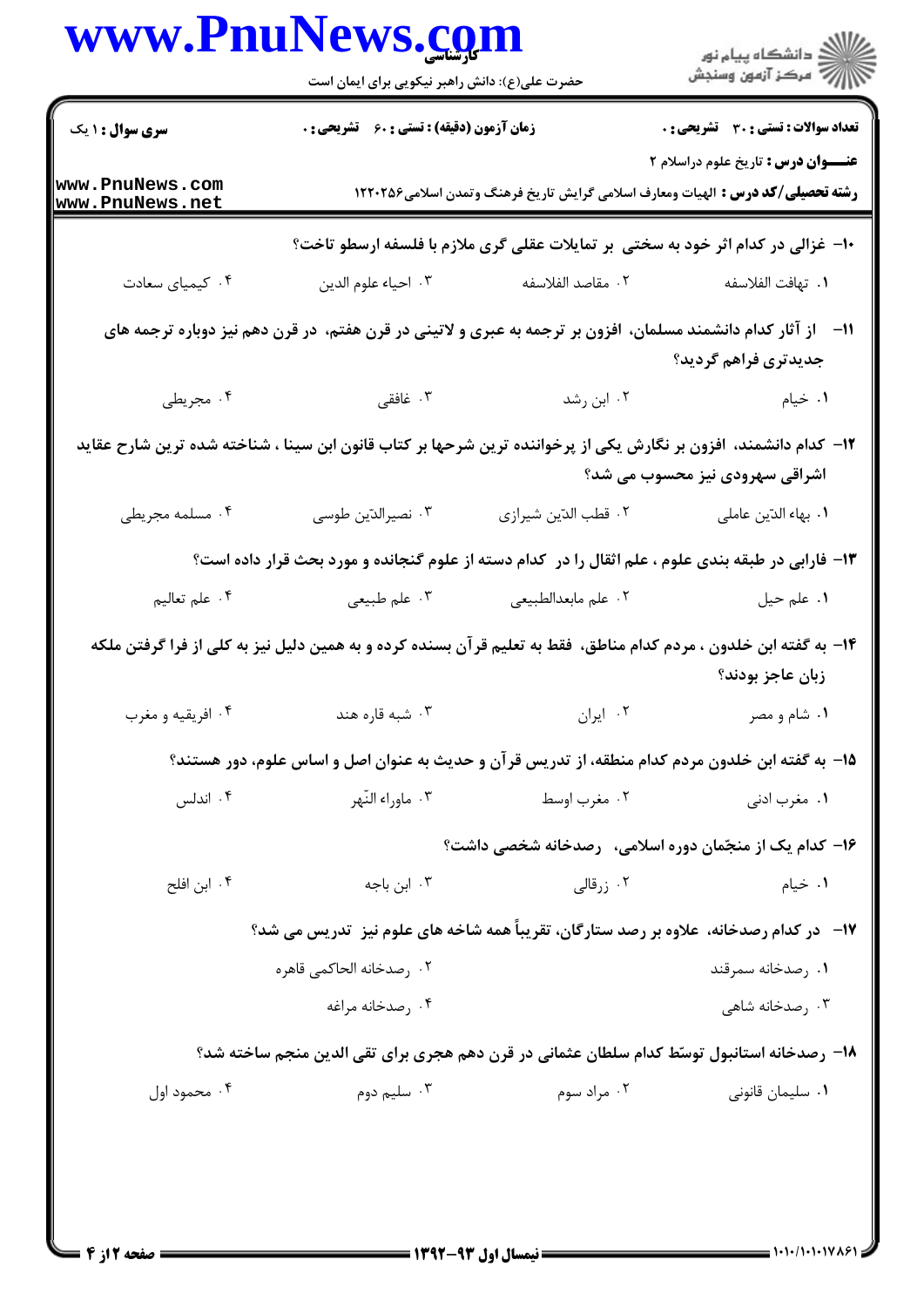| <b>سری سوال : ۱ یک</b><br>زمان آزمون (دقیقه) : تستی : 60 ٪ تشریحی : 0<br><b>تعداد سوالات : تستی : 30 ٪ تشریحی : 0</b><br><b>عنـــوان درس :</b> تاريخ علوم دراسلام ٢<br><b>رشته تحصیلی/کد درس :</b> الهیات ومعارف اسلامی گرایش تاریخ فرهنگ وتمدن اسلامی1۲۲۰۲۵۶<br>۱۹- چه عاملی موجب شد تا خانقاههای صوفیه پس از حمله مغول در سرزمینهای شرقی اسلام، به صورت مراکز تعلیم علوم<br>ظاهري درآيند؟<br>٢. ويران شدن سازمانهاى خارجى اجتماع<br>۰۱ علاقه مفرط ایلخانان مغول به گرایشهای عرفانی<br>۰۴ نزول و توقف رشد عقلانی در سرزمینهای شرقی<br>۰۳ تغییر نگرش صوفیان از علوم باطنی به ظاهری<br>+۲- جهانشناسی اسلامی در کنار اصول کلی، در صور تبندیها و جعل اصطلاحات، به کدام عامل متکی است؟<br>٢. قرأن و احاديث پيامبر(ص)<br>٠١. اصول و اصطلاحات عرفا<br>۰۳ علوم اسلامي صرف(علوم ديني)<br>۰۴ روح و صورت وحی اسلامی<br><b>۲۱</b> - کدام یک از آثار زیر، اصولاً مبتنی بر تحقیق درباره فرشتگانی است که به عنوان نیروهای محرّک و راهنمای جهان طبیعت<br>کار میکنند؟<br>٢. الاشارات و التّنبيهات<br>٠١. نخبه الدهر في عجايب البر و البحر<br>٠۴ خلاصه العجائب<br>٠٣ عجائب المخلوقات<br><b>۲۲</b> – کدام دانشمندان در آثار خود به بحث در باره «حرکت ممکن زمین» پرداخته اند؟<br>۰۲ ابن سینا و خازنی<br>۰۱ خوارزمی و نصیرالدین طوسی<br>۰۴ ابن هیثم و ابن شاطر<br>۰۳ بیرونی و قطب الدین شیرازی<br>۲۳– اغلب علمای مسلمان با چه هدفی به تحقیق در تاریخی طبیعی می پرداختند؟<br>۰۱ کنجکاوی علمی<br>۰۲ کشف اسرار طبیعت<br>۰۴ مشاهده آیات الهی<br>۰۳ افزایش قدرت مشاهده<br>٢۴− كدام يك از آثار زير،  همزمان با «رسائل اخوان الصّفا » نوشته شد؟<br>١. الأدويه المفرده<br>٢. الجماهير في معرفه الجواهر<br>۰۳ المرشد الى جواهر الأغذيه و قوى المفردات<br>۰۴ الإفاده و الإعتبارفي الامور المشاهده و الحوادث المعينه بأرض مصر<br>۲۵– کدام مفهوم وضع شده از سوی فیزیکدانان مسلمان، در تغییراتی که بعدها در فیزیک مغرب زمین پیدا شد، نقش عمده ای<br>داشت؟<br>۰۳ پرتاب<br>٠٢ شتاب<br>۰۴ سرعت نور<br>٠١ ميل |                                    | www.PnuNews.com<br>حضرت علی(ع): دانش راهبر نیکویی برای ایمان است | ر<br>دانشڪاه پيام نور)<br>ا∛ مرڪز آزمون وسنڊش |  |  |
|--------------------------------------------------------------------------------------------------------------------------------------------------------------------------------------------------------------------------------------------------------------------------------------------------------------------------------------------------------------------------------------------------------------------------------------------------------------------------------------------------------------------------------------------------------------------------------------------------------------------------------------------------------------------------------------------------------------------------------------------------------------------------------------------------------------------------------------------------------------------------------------------------------------------------------------------------------------------------------------------------------------------------------------------------------------------------------------------------------------------------------------------------------------------------------------------------------------------------------------------------------------------------------------------------------------------------------------------------------------------------------------------------------------------------------------------------------------------------------------------------------------------------------------------------------------------------------------------------------------------------------------------------------------------------------------------------------------------------------------------------------------------------------------------------------------------------------------------------------------------------|------------------------------------|------------------------------------------------------------------|-----------------------------------------------|--|--|
|                                                                                                                                                                                                                                                                                                                                                                                                                                                                                                                                                                                                                                                                                                                                                                                                                                                                                                                                                                                                                                                                                                                                                                                                                                                                                                                                                                                                                                                                                                                                                                                                                                                                                                                                                                                                                                                                          |                                    |                                                                  |                                               |  |  |
|                                                                                                                                                                                                                                                                                                                                                                                                                                                                                                                                                                                                                                                                                                                                                                                                                                                                                                                                                                                                                                                                                                                                                                                                                                                                                                                                                                                                                                                                                                                                                                                                                                                                                                                                                                                                                                                                          | www.PnuNews.com<br>www.PnuNews.net |                                                                  |                                               |  |  |
|                                                                                                                                                                                                                                                                                                                                                                                                                                                                                                                                                                                                                                                                                                                                                                                                                                                                                                                                                                                                                                                                                                                                                                                                                                                                                                                                                                                                                                                                                                                                                                                                                                                                                                                                                                                                                                                                          |                                    |                                                                  |                                               |  |  |
|                                                                                                                                                                                                                                                                                                                                                                                                                                                                                                                                                                                                                                                                                                                                                                                                                                                                                                                                                                                                                                                                                                                                                                                                                                                                                                                                                                                                                                                                                                                                                                                                                                                                                                                                                                                                                                                                          |                                    |                                                                  |                                               |  |  |
|                                                                                                                                                                                                                                                                                                                                                                                                                                                                                                                                                                                                                                                                                                                                                                                                                                                                                                                                                                                                                                                                                                                                                                                                                                                                                                                                                                                                                                                                                                                                                                                                                                                                                                                                                                                                                                                                          |                                    |                                                                  |                                               |  |  |
|                                                                                                                                                                                                                                                                                                                                                                                                                                                                                                                                                                                                                                                                                                                                                                                                                                                                                                                                                                                                                                                                                                                                                                                                                                                                                                                                                                                                                                                                                                                                                                                                                                                                                                                                                                                                                                                                          |                                    |                                                                  |                                               |  |  |
|                                                                                                                                                                                                                                                                                                                                                                                                                                                                                                                                                                                                                                                                                                                                                                                                                                                                                                                                                                                                                                                                                                                                                                                                                                                                                                                                                                                                                                                                                                                                                                                                                                                                                                                                                                                                                                                                          |                                    |                                                                  |                                               |  |  |
|                                                                                                                                                                                                                                                                                                                                                                                                                                                                                                                                                                                                                                                                                                                                                                                                                                                                                                                                                                                                                                                                                                                                                                                                                                                                                                                                                                                                                                                                                                                                                                                                                                                                                                                                                                                                                                                                          |                                    |                                                                  |                                               |  |  |
|                                                                                                                                                                                                                                                                                                                                                                                                                                                                                                                                                                                                                                                                                                                                                                                                                                                                                                                                                                                                                                                                                                                                                                                                                                                                                                                                                                                                                                                                                                                                                                                                                                                                                                                                                                                                                                                                          |                                    |                                                                  |                                               |  |  |
|                                                                                                                                                                                                                                                                                                                                                                                                                                                                                                                                                                                                                                                                                                                                                                                                                                                                                                                                                                                                                                                                                                                                                                                                                                                                                                                                                                                                                                                                                                                                                                                                                                                                                                                                                                                                                                                                          |                                    |                                                                  |                                               |  |  |
|                                                                                                                                                                                                                                                                                                                                                                                                                                                                                                                                                                                                                                                                                                                                                                                                                                                                                                                                                                                                                                                                                                                                                                                                                                                                                                                                                                                                                                                                                                                                                                                                                                                                                                                                                                                                                                                                          |                                    |                                                                  |                                               |  |  |
|                                                                                                                                                                                                                                                                                                                                                                                                                                                                                                                                                                                                                                                                                                                                                                                                                                                                                                                                                                                                                                                                                                                                                                                                                                                                                                                                                                                                                                                                                                                                                                                                                                                                                                                                                                                                                                                                          |                                    |                                                                  |                                               |  |  |
|                                                                                                                                                                                                                                                                                                                                                                                                                                                                                                                                                                                                                                                                                                                                                                                                                                                                                                                                                                                                                                                                                                                                                                                                                                                                                                                                                                                                                                                                                                                                                                                                                                                                                                                                                                                                                                                                          |                                    |                                                                  |                                               |  |  |
|                                                                                                                                                                                                                                                                                                                                                                                                                                                                                                                                                                                                                                                                                                                                                                                                                                                                                                                                                                                                                                                                                                                                                                                                                                                                                                                                                                                                                                                                                                                                                                                                                                                                                                                                                                                                                                                                          |                                    |                                                                  |                                               |  |  |
|                                                                                                                                                                                                                                                                                                                                                                                                                                                                                                                                                                                                                                                                                                                                                                                                                                                                                                                                                                                                                                                                                                                                                                                                                                                                                                                                                                                                                                                                                                                                                                                                                                                                                                                                                                                                                                                                          |                                    |                                                                  |                                               |  |  |
|                                                                                                                                                                                                                                                                                                                                                                                                                                                                                                                                                                                                                                                                                                                                                                                                                                                                                                                                                                                                                                                                                                                                                                                                                                                                                                                                                                                                                                                                                                                                                                                                                                                                                                                                                                                                                                                                          |                                    |                                                                  |                                               |  |  |
|                                                                                                                                                                                                                                                                                                                                                                                                                                                                                                                                                                                                                                                                                                                                                                                                                                                                                                                                                                                                                                                                                                                                                                                                                                                                                                                                                                                                                                                                                                                                                                                                                                                                                                                                                                                                                                                                          |                                    |                                                                  |                                               |  |  |
|                                                                                                                                                                                                                                                                                                                                                                                                                                                                                                                                                                                                                                                                                                                                                                                                                                                                                                                                                                                                                                                                                                                                                                                                                                                                                                                                                                                                                                                                                                                                                                                                                                                                                                                                                                                                                                                                          |                                    |                                                                  |                                               |  |  |
|                                                                                                                                                                                                                                                                                                                                                                                                                                                                                                                                                                                                                                                                                                                                                                                                                                                                                                                                                                                                                                                                                                                                                                                                                                                                                                                                                                                                                                                                                                                                                                                                                                                                                                                                                                                                                                                                          |                                    |                                                                  |                                               |  |  |
|                                                                                                                                                                                                                                                                                                                                                                                                                                                                                                                                                                                                                                                                                                                                                                                                                                                                                                                                                                                                                                                                                                                                                                                                                                                                                                                                                                                                                                                                                                                                                                                                                                                                                                                                                                                                                                                                          |                                    |                                                                  |                                               |  |  |
|                                                                                                                                                                                                                                                                                                                                                                                                                                                                                                                                                                                                                                                                                                                                                                                                                                                                                                                                                                                                                                                                                                                                                                                                                                                                                                                                                                                                                                                                                                                                                                                                                                                                                                                                                                                                                                                                          |                                    |                                                                  |                                               |  |  |
|                                                                                                                                                                                                                                                                                                                                                                                                                                                                                                                                                                                                                                                                                                                                                                                                                                                                                                                                                                                                                                                                                                                                                                                                                                                                                                                                                                                                                                                                                                                                                                                                                                                                                                                                                                                                                                                                          |                                    |                                                                  |                                               |  |  |
|                                                                                                                                                                                                                                                                                                                                                                                                                                                                                                                                                                                                                                                                                                                                                                                                                                                                                                                                                                                                                                                                                                                                                                                                                                                                                                                                                                                                                                                                                                                                                                                                                                                                                                                                                                                                                                                                          |                                    |                                                                  |                                               |  |  |
|                                                                                                                                                                                                                                                                                                                                                                                                                                                                                                                                                                                                                                                                                                                                                                                                                                                                                                                                                                                                                                                                                                                                                                                                                                                                                                                                                                                                                                                                                                                                                                                                                                                                                                                                                                                                                                                                          |                                    |                                                                  |                                               |  |  |
|                                                                                                                                                                                                                                                                                                                                                                                                                                                                                                                                                                                                                                                                                                                                                                                                                                                                                                                                                                                                                                                                                                                                                                                                                                                                                                                                                                                                                                                                                                                                                                                                                                                                                                                                                                                                                                                                          |                                    |                                                                  |                                               |  |  |